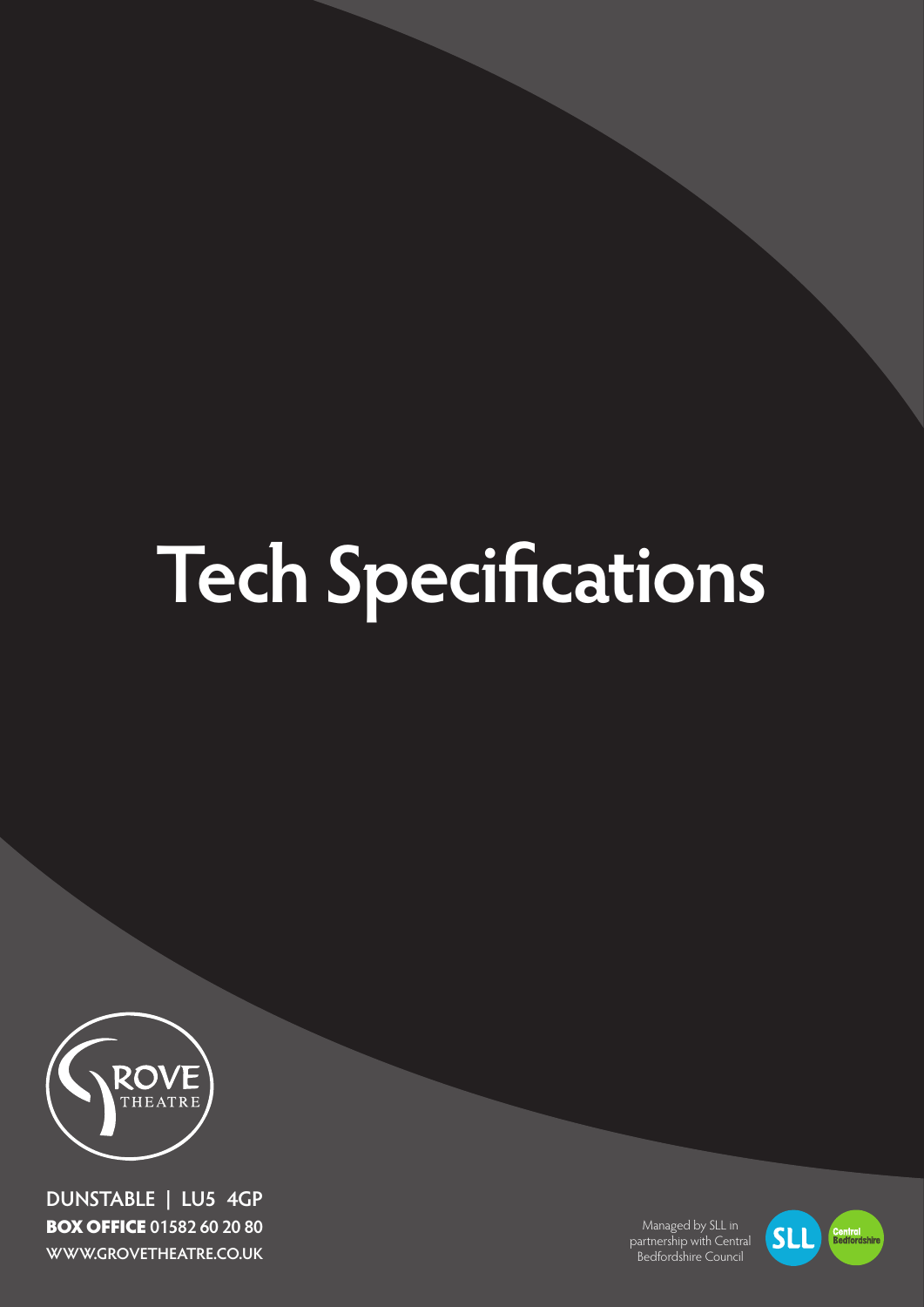

| <b>Stage Dimensions</b>                                                                                         | <b>Metric</b>    | Imperial        |
|-----------------------------------------------------------------------------------------------------------------|------------------|-----------------|
| Stage Width<br>(Between onstage edge of LX traps)                                                               | 14.8m            | 48'6"           |
| Stage Depth<br>(From setting Line U/S edge of LX traps/ tab line to back wall)                                  | 11.5m            | 37'8''          |
| Wing SL<br>(From onstage edge of LX traps to wall)                                                              | 4.6 <sub>m</sub> | 15'1''          |
| Wing SR<br>(From onstage edge of LX traps to Fly cage)                                                          | 2.8 <sub>m</sub> | 9'2''           |
| Wing Height<br>(Stage to underside of Fly Floor walkway)                                                        | 7.5 <sub>m</sub> | 24'7''          |
| Proscenium Height                                                                                               | 8 <sub>m</sub>   | 26'3''          |
| Proscenium Width                                                                                                | 14 <sub>m</sub>  | 45' 11"         |
| <b>Tormentor Width</b><br>(Double section Tormentor per side on sliding rails, D/S LX boom<br>attached to back) | $10.5 - 14.8m$   | 34' 5" - 48' 7" |

#### **FLAT STAGE NO RAKE, BIRCH PLY BLACK STAGE DECK, NO FIXING TO STAGE PERMITTED**

| <b>Load in Dimensions</b>                 | <b>Metric</b>    | <b>Imperial</b> |
|-------------------------------------------|------------------|-----------------|
| External Dock Door Height                 | 3.6 <sub>m</sub> | 11'9''          |
| External Dock Door Width                  | 3.5 <sub>m</sub> | 11'5''          |
| Scene Dock Height                         | 6m               | 19'8''          |
| Scene Dock Width                          | 4.3 <sub>m</sub> | 14'1''          |
| Scene Dock Length                         | 8m               | 26'3''          |
| Opening between Scene Dock & Stage Height | 6m               | 19'8''          |
| Opening between Scene Dock & Stage Width  | 3.5 <sub>m</sub> | 11'5''          |

**FLAT FLOOR LOAD IN FROM SERVICE YARD TO STAGE. 1 LEVEL UP TO FOH**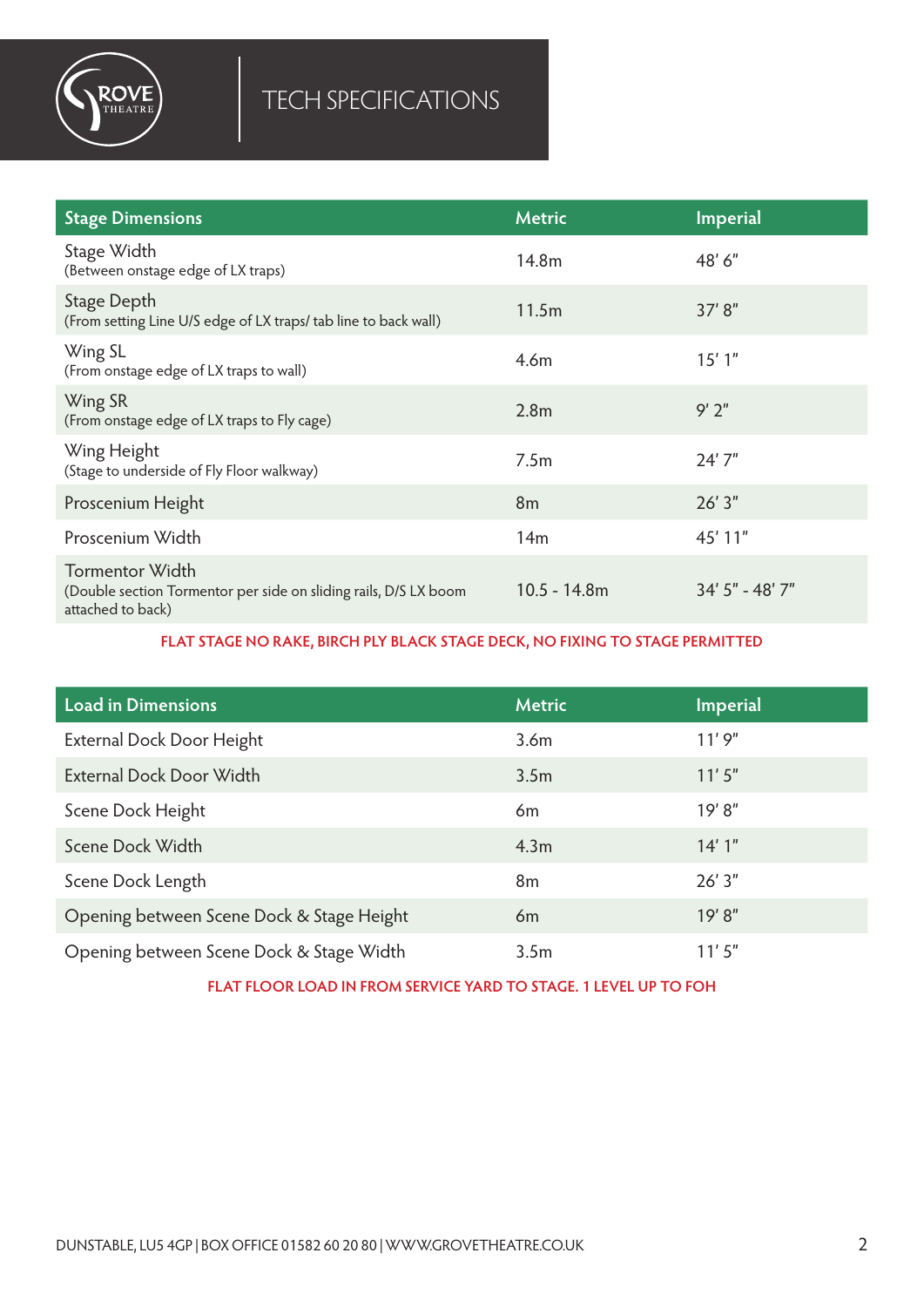

| <b>Flying</b>      |                                 |
|--------------------|---------------------------------|
| Number of Bars     | 36 + House Tabs (Numbered 1-49) |
| Length of Bars     | 14m 0.5m Extensions Available   |
| <b>Bar Centres</b> | 200 <sub>mm</sub>               |
| Max Load Per Bar   | 500kg                           |
| Height To Grid     | 17.9m                           |

Bars 8 & 9 are for the Cinema Screen (Counterweighted run by electric motor from Fly Floor)

An additional 2 bars are located SL & SR running U/S to D/S for wing masking

Additional rigging points available over pit & auditorium for advance trusses. Any persons rigging motor points or trusses must be suitably qualified & must be authorised by the technical manager & supplied RAMS prior to commencing any work.

Please note the Grove Theatre does not have an advanced truss in house

Fly Bars Numbered 1-49, please note not all bars are installed, some are empty slots, please see separate hanging plot for bar locations.

#### **FULL SINGLE PURCHASE COUNTERWEIGHT FLYING SYSTEM OPERATED SR. THERE IS NO IRON/ SAFETY CURTAIN**

| <b>Drapes &amp; Masking</b>                                                                                                         | Qty            | <b>Dimensions</b><br>width x drop      | <b>Standard Hanging</b><br><b>Position</b>             |
|-------------------------------------------------------------------------------------------------------------------------------------|----------------|----------------------------------------|--------------------------------------------------------|
| <b>Full Black</b><br>(Flat no gather, Conduit Bottom Pocket)                                                                        |                | $15m \times 8.5m$<br>49' 2" x 27' 11"  | <b>BAR49</b>                                           |
| Cyclorama<br>(White seamless, Conduit bottom pocket)                                                                                |                | $15m \times 8.5m$<br>49' 2" x 27' 11"  | <b>BAR 48</b>                                          |
| Split Black<br>(Black 50% gather, chain weighted bottom, pulley control SL)                                                         |                | $14m \times 8.5m$<br>45' 11" x 27' 11" | <b>BAR 20</b><br>As mid stage split<br>black and legs. |
| <b>Black Border</b><br>(Flat no gather, conduit weighted bottom)                                                                    | 5              | $15m \times 4m$<br>49' 2" x 13' 1"     | BARS 1, 6, 13, 27,<br>40.                              |
| <b>Black Leg Pair</b><br>(Flat no gather, chain weighted bottom)                                                                    | 5              | Up to 4m x 9m<br>13' 1" x 29' 6"       | BARS 7, 28, 44.<br>2 Sets on Wing Mask-<br>ing bars.   |
| <b>Black Book Flats</b><br>(Timber frame flat, flat black wool serge, folding pairs with<br>support frames, pairs can be separated) | $\overline{4}$ | $4m \times 7m$<br>49' 2" x 22' 12"     |                                                        |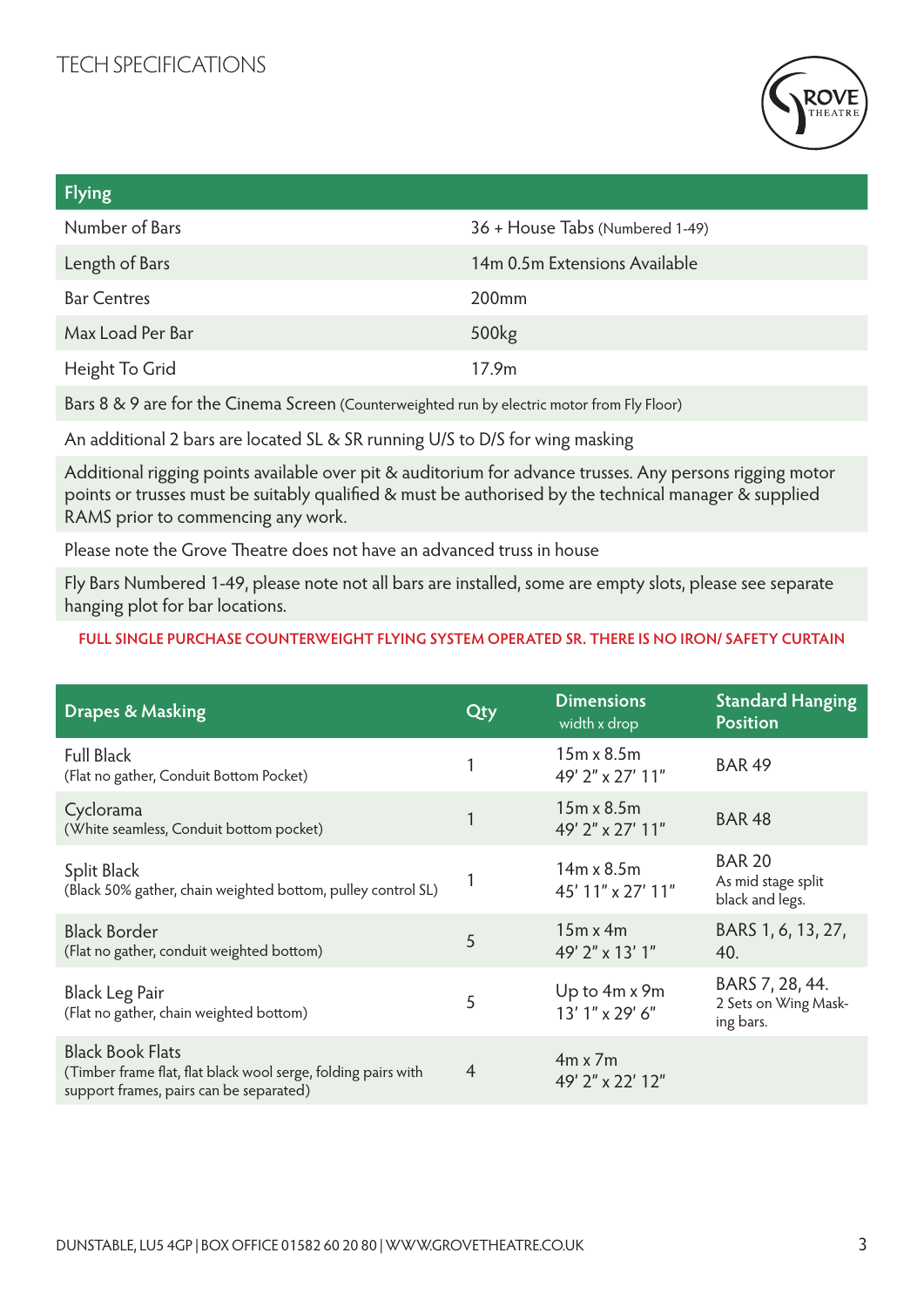

| <b>Lighting Control</b>                                                                                                          | Qty            |
|----------------------------------------------------------------------------------------------------------------------------------|----------------|
| GrandMA 2 Lite<br>(Please note Hirers will require an In house LX technician to operate or supervise use of in house<br>console) |                |
| 2.5kW ETC Sensor+ Dimmer (Fixed Patch 1-144, Hard Patch 145-192)                                                                 | 192            |
| 5kW ETC Sensor+ Dimmer                                                                                                           | 12             |
| Non Dim Circuits (Currently Powering theatre LED/ Intelligent Rigg)                                                              | 24             |
| Chauvet NETX 2 Artnet 8 Output Node                                                                                              |                |
| Chauvet 2x4 or 1x8 Splitter                                                                                                      | $\overline{2}$ |
| 1x12 Splitter                                                                                                                    | 1              |
| 2 Way Merger                                                                                                                     |                |
|                                                                                                                                  |                |

#### **IN HOUSE TEAM ONLY TO RE PATCH OR ADJUST DIMMERS/ALL MUST BE RETURNED TO STANDARD SETUP AFTER EVENT**

| <b>Lighting Fixture Stock</b>                  | Qty | <b>Standard Rigg</b><br><b>Position</b>               | <b>Included</b> |
|------------------------------------------------|-----|-------------------------------------------------------|-----------------|
| Thomas PAR 64 1000w CP62,61,60                 | 70  | OH stage & Spare                                      | $\checkmark$    |
| ETC Source Four Profile 15°-30° 750w           | 14  | Bridge 2 Band<br>$Special -$<br><b>Fixed Location</b> | ✓               |
| ETC Source Four Profile 15°-30° 750w           | 6   | Bridge 3 FOH<br>Wash -<br><b>Fixed Location</b>       |                 |
| ETC Colour Source Profile 15°-30° Std Col      | 6   | Bridge 3 FOH<br>Wash -<br><b>Fixed Location</b>       | J               |
| ETC Source Four Profile 25°-50° 750w           | 8   | Stage                                                 | $\checkmark$    |
| ETC Colour Source Profile 25°-50° Deep Blue    | 12  | Stage                                                 | $\checkmark$    |
| ETC Colour Source JR Zoom Spot 25°-50° Std Col | 6   | <b>Booms</b>                                          | ✓               |
| ETC Colour Source PAR Deep Blue                | 48  | Stage                                                 | $\checkmark$    |
| Selecon Fresnel, with barndoor 1200w           | 48  | Stage                                                 |                 |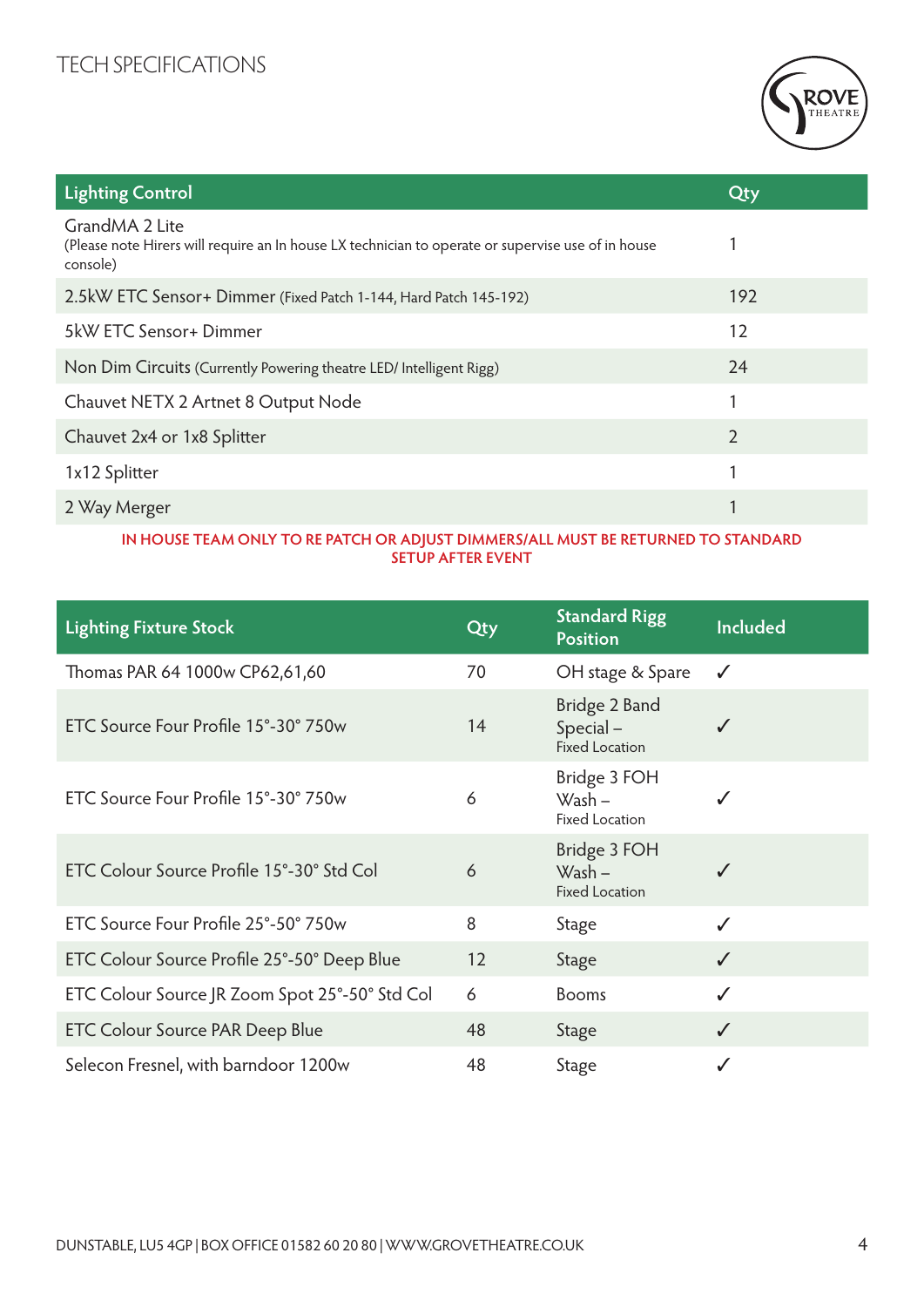

| <b>Chauvet Ovation CYC FC RGBAL</b> | 7  | CYC LX BAR Top-<br><b>Fixed Location</b>            |                         |
|-------------------------------------|----|-----------------------------------------------------|-------------------------|
| <b>Chauvet Ovation CYC FC RGBAL</b> | 7  |                                                     | Hire Charges Apply      |
| Chauvet Maverick Force 1 Spot       | 12 | 2 Bars of 6 stage                                   | Hire Charges Apply      |
| Chauvet Maverick Force 2 Profile    | 4  | Hung Under<br>Bridge $2 -$<br><b>Fixed Location</b> | Hire Charges Apply      |
| Robert Juliat OZ Led Follow Spot    | 2  | Spot Position -<br><b>Fixed Location</b>            | <b>Operator Charges</b> |
| Smoke Factory Hazer                 |    | Stage                                               | Hire Charges Apply      |
| Mirror Ball & Motor                 |    | Bridge $1 -$<br><b>Fixed Location</b>               |                         |

Additional equipment can be hired if arranged with prior notice, all hired equipment including transport will be recharged.

**ALL STOCK SUBJECT TO AVAILABILITY, PLEASE DISCUSS AVAILABILITY & PROPOSED RIGG PLANS WITH TECHNICAL MANAGER PRIOR TO EVENT TO ENSURE ACHIEVABLE. PLEASE NOTE CERTAIN FIXTURES HAVE FIXED LOCATIONS.**

| <b>Sound Equipment</b>                     | Qty            |                                                                                                                                                                                                                                                                                                                                                                                                    | Included              |
|--------------------------------------------|----------------|----------------------------------------------------------------------------------------------------------------------------------------------------------------------------------------------------------------------------------------------------------------------------------------------------------------------------------------------------------------------------------------------------|-----------------------|
| PA                                         |                |                                                                                                                                                                                                                                                                                                                                                                                                    |                       |
| D&B Qi Line Array                          | 1              | Split into Upper & Lower Hangs on a<br>sliding frame, array can be easily slid out<br>towards Juliet balcony's out of the way for<br>touring PA. Per Side - Top Hang 1x QSub<br>4x Q1 Array. Per Side - Bottom Hang 1x<br>QSub 3x Q1 Array 1x Q7 array Bottom<br>of cluster. A D&B B2 Sub per a side sit on<br>the DS edges of the stage. Powered by 7x<br>D&B D12 Amplifiers. Left/right/Sub Feed |                       |
| D&B Front Fills                            | 6              | D&B E3 Powered by 3x EPAC Fill Feed                                                                                                                                                                                                                                                                                                                                                                | ✔ (subject to change) |
| D&B Balcony Fills                          | $\overline{2}$ | D&B E0 Powered by 1x EPAC Fed off L&R                                                                                                                                                                                                                                                                                                                                                              | $\checkmark$          |
| Yamaha LS9 32 Channel Sound<br><b>Desk</b> | $\mathbf{1}$   | Analogue Stage tie lines & stage Boxes.<br>System managed by D&B R1 Software<br>Version3, allows for control of each top<br>and bottom hang along with separate<br>control of front fills and subs.                                                                                                                                                                                                | $\checkmark$          |
| Logic Systems 12" LM12<br><b>Monitors</b>  | $\overline{4}$ | Powered by installed Yamaha Amps                                                                                                                                                                                                                                                                                                                                                                   | ✓                     |
| Mackie SRM450 Powered<br>Speakers          | $\overline{2}$ |                                                                                                                                                                                                                                                                                                                                                                                                    |                       |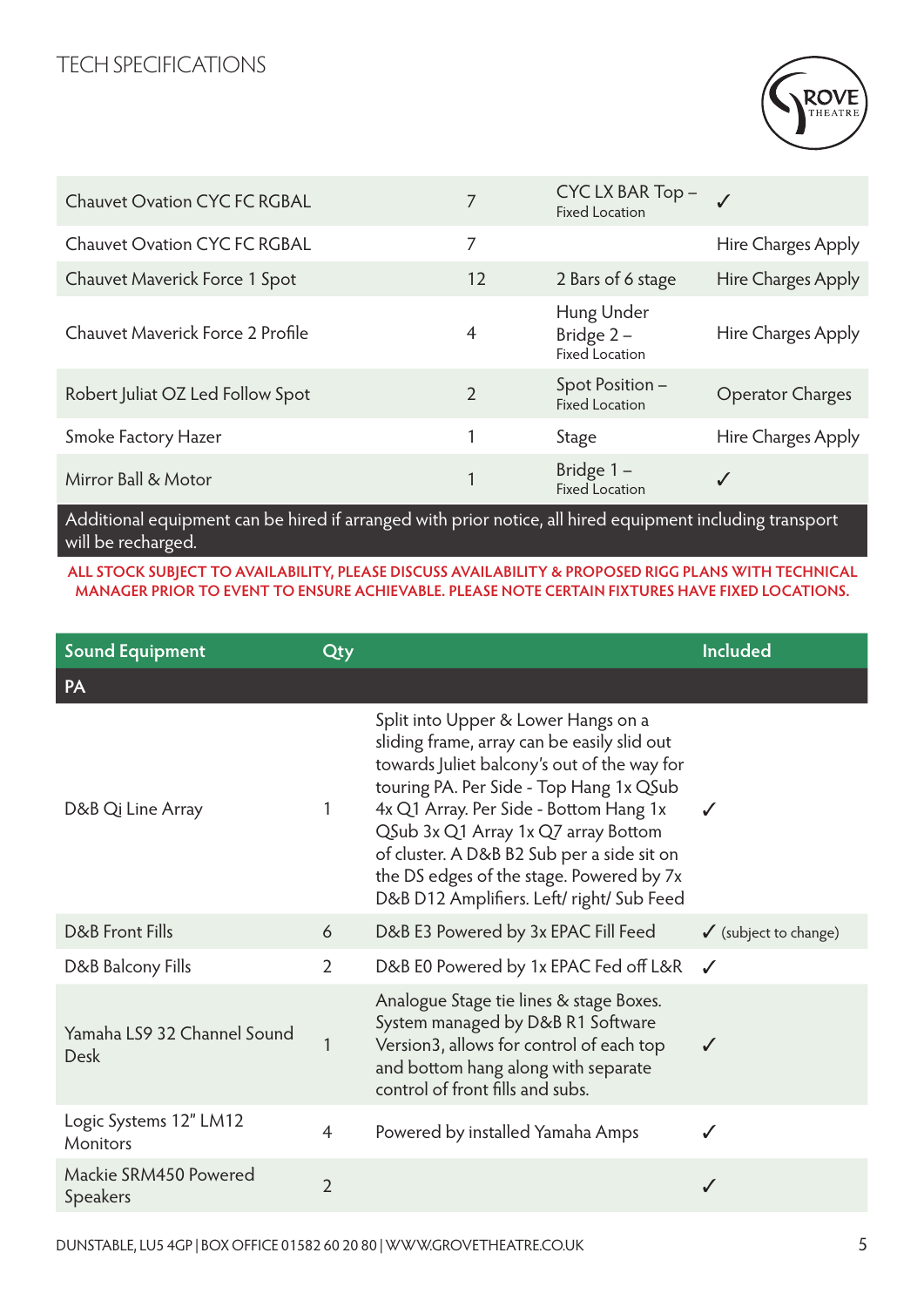

| <b>Outboard</b>               |                |                                                       |              |                               |
|-------------------------------|----------------|-------------------------------------------------------|--------------|-------------------------------|
| Tascam CD Player              |                |                                                       |              | Available on Prior<br>Request |
| Tascam Mini Disc Player       |                |                                                       | $\sqrt{2}$   | Available on Prior<br>Request |
| <b>Microphones</b>            |                |                                                       |              |                               |
| Sennheiser wireless Mic       | 1              | 4x receivers, 4x Handhelds, or 4x<br><b>Beltpacks</b> |              | Available on Prior<br>Request |
| Shure SM58                    | $\overline{4}$ | Wired Mic                                             | $\checkmark$ |                               |
| Shure SM57                    | $\overline{4}$ | Wired Mic                                             |              |                               |
| AKG D112                      | $\mathbf{1}$   | Kick Drum Mic                                         | $\checkmark$ |                               |
| Sennheiser e912               | 3              | Floor Mics for Tap                                    |              |                               |
| Hanging Mic Kit               | 1              | Wired Hanging choir Mics for<br>reinforcement         | $\checkmark$ |                               |
| MTR Single Channel DI BOX     | $\overline{4}$ |                                                       | ✓            |                               |
| Behringer Dual Channel DI BOX | $\overline{2}$ |                                                       | ✓            |                               |
| <b>Boom Mic Stand</b>         | 10             |                                                       |              |                               |

Additional equipment can be hired if arranged with prior notice, all hired equipment including transport will be recharged.

**PLEASE NOTE HIRERS WILL REQUIRE AN IN HOUSE TECHNICIAN TO OPERATE OR SUPERVISE USE OF IN HOUSE SOUND/LIGHTING DESKS**

| <b>Power Supplies</b>                                                                  |                                                     |                                                                                           |
|----------------------------------------------------------------------------------------|-----------------------------------------------------|-------------------------------------------------------------------------------------------|
| Touring 125a TPN Incoming<br>Located USL Scene Dock Approx. 7m to<br><b>USL Corner</b> | Sound 63A TPN Incoming<br><b>Located DSL Corner</b> | <b>Outside Broadcast Vehicles</b><br>Located USL Scene Dock Approx. 3.5m<br>to USL Corner |
| $2 \times 16A$ TPN                                                                     | $2 \times 16A$ SPN                                  | $6x16A$ SPN                                                                               |
| 2 x 32A TPN                                                                            | 1 x 32A SPN                                         | 1 x 32A SPN                                                                               |
| $2x63A$ TPN                                                                            | 1 x 63A SPN                                         | $3x63A$ SPN                                                                               |
| 2 x 125A TPN                                                                           | 1 x 63A TPN                                         | $2 \times 63$ A TPN                                                                       |
| 200A Powerlock                                                                         |                                                     | Power available for tour buses in<br>our service yard on prior request                    |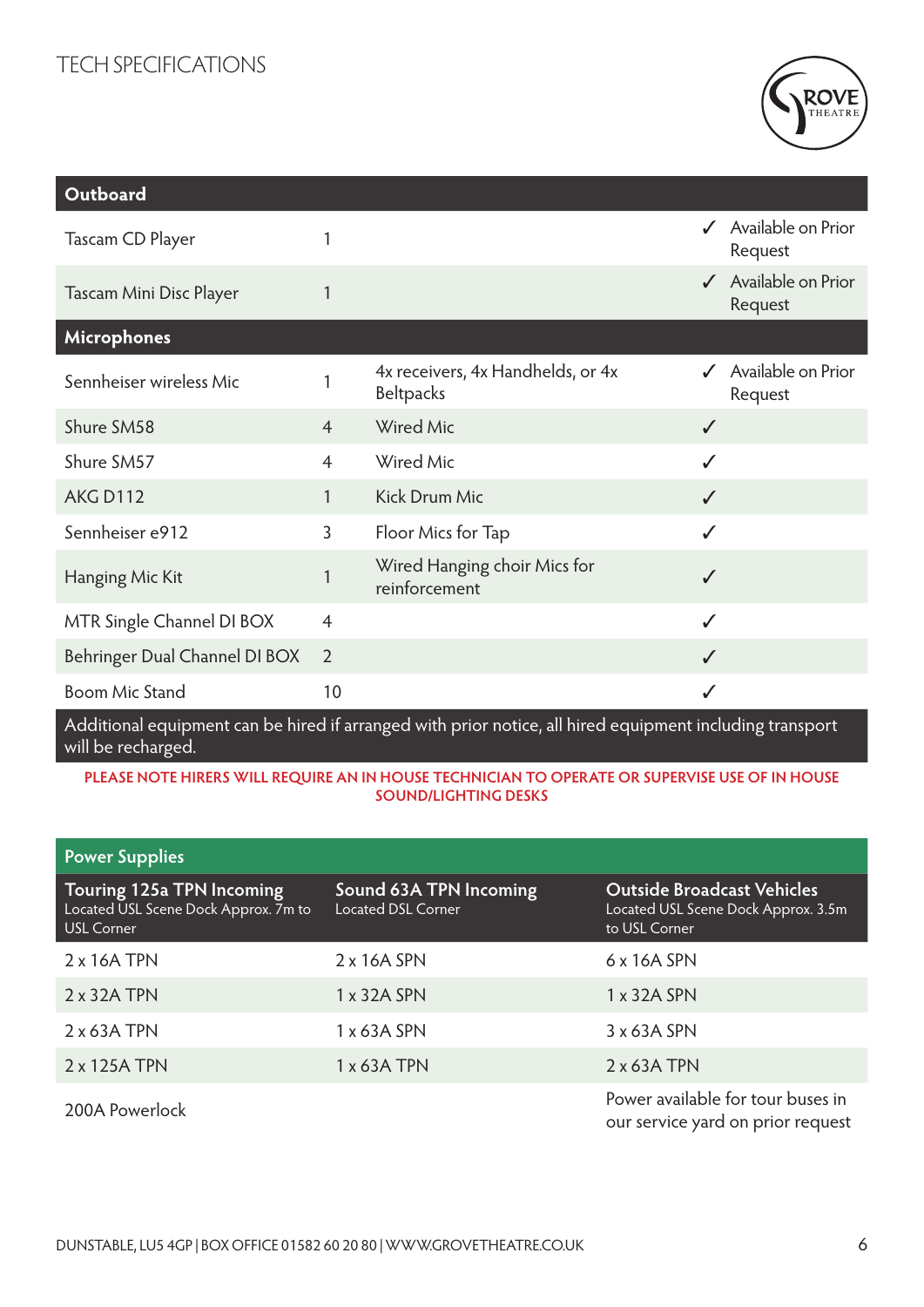

| <b>Additional Equipment</b>             | Qty            |                                                                                                                                                    | <b>Included</b>    |
|-----------------------------------------|----------------|----------------------------------------------------------------------------------------------------------------------------------------------------|--------------------|
| <b>Stage Management</b>                 |                |                                                                                                                                                    |                    |
| <b>DSM Desk</b>                         | 1              | Built in Comms Station A&B Ring,<br>10 way Cue Light system, Twin Monitors,<br>Colour relay & infra-Red B&W relay, 1<br>Large Colour relay Monitor | ✓                  |
| Comms Beltpack & Headset                | 10             | Tecpro Single Earpeice                                                                                                                             | $\checkmark$       |
| Remote Cue Lights                       | 10             | With standby acknowledge button.                                                                                                                   | ℐ                  |
| Mac Mini with Qlab4 Audio/Video<br>Spec | $\mathbf{1}$   | Located in technical booth                                                                                                                         | $\checkmark$       |
| <b>Music</b>                            |                |                                                                                                                                                    |                    |
| Yamaha 6ft Baby grand Piano             | 1              |                                                                                                                                                    | Hire Charges Apply |
| Lit RAT Music Stand                     | 18             |                                                                                                                                                    | $\checkmark$       |
| Lit RAT Conductor Stand                 | 1              |                                                                                                                                                    | J                  |
| <b>Conductor Box</b>                    | $\mathbf{1}$   |                                                                                                                                                    | ✓                  |
| <b>Effects</b>                          |                |                                                                                                                                                    |                    |
| Le Maitre Mini Mist Smoke<br>Machine    | 1              |                                                                                                                                                    | Hire Charges Apply |
| Le Maitre 6/24 Pyro Controller          | $\mathbf{1}$   |                                                                                                                                                    | Hire Charges Apply |
| Fixed Pyro Pods                         | $\overline{4}$ |                                                                                                                                                    | Hire Charges Apply |
| Angled Pyro Pods                        | $\overline{2}$ |                                                                                                                                                    | Hire Charges Apply |
| <b>Staging</b>                          |                |                                                                                                                                                    |                    |
| Steel deck 8ft x 4ft                    | 18             | 1ft, 2ft, 3ft, 4ft Legs Available                                                                                                                  | ✓                  |
| Steel deck 4ft x 4ft                    | 1              | 1ft, 2ft, 3ft, 4ft Legs Available                                                                                                                  | ✓                  |

**ALL EFFECTS CONSUMABLES ARE DIRECTLY RECHARGED**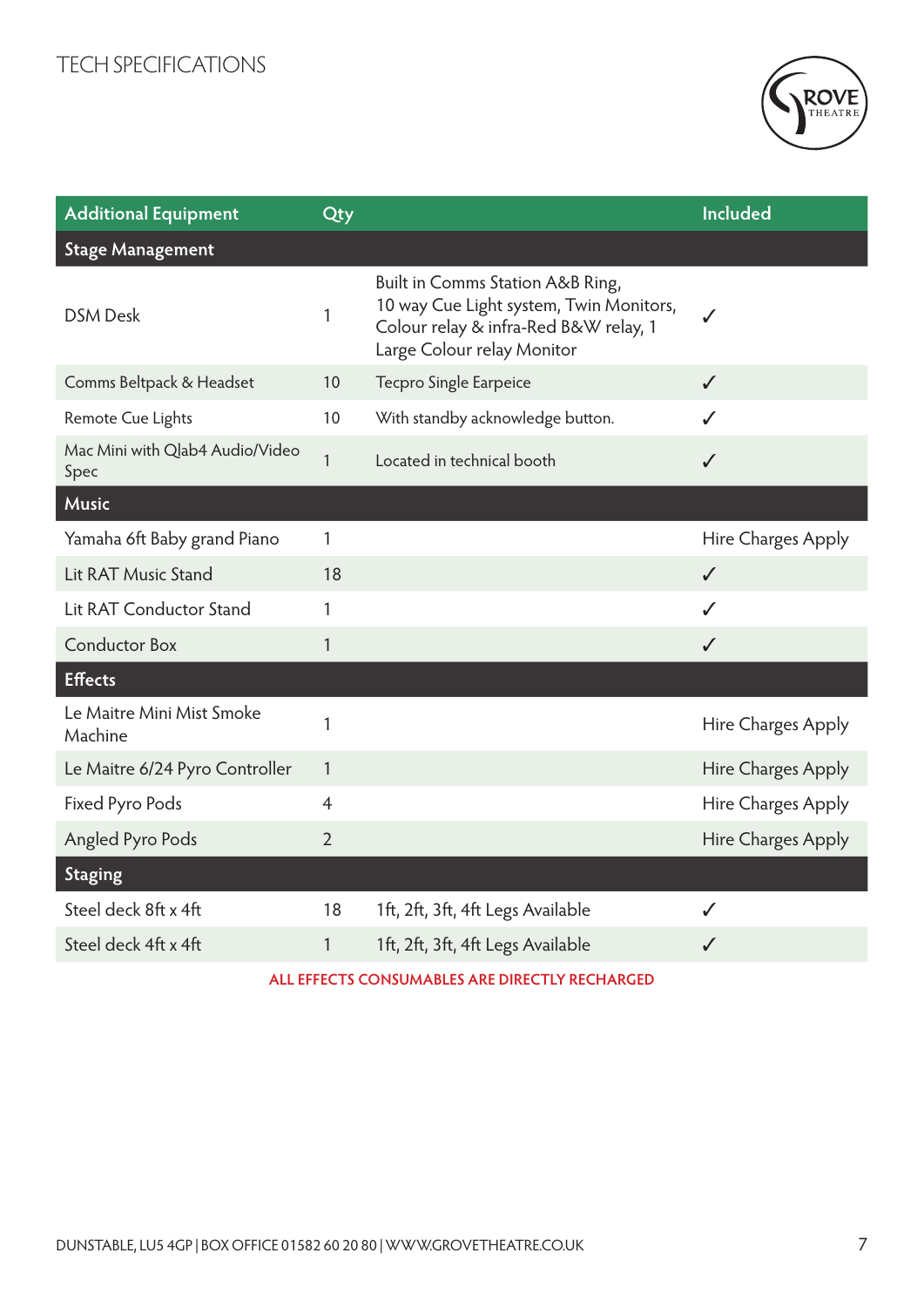

#### **Orchestra Pit/ Thrust Stage**

There is a variable sized orchestra pit with a maximum dimension of 11.5m wide x 2.25m front to back Large Pit (Front 3 Rows) or 1.75m front to back Narrow Pit (Front 2 Rows) & 45cm Deep shallow setup or 90cm Deep in lowest position. Please note that at its narrow setup the pit reduces capacity by 44 Seats, and at its largest setup reduces capacity by 66 Seats. Other width options are possible please discuss options with the technical manager at time of booking. The Orchestra pit sits on a mechanical lift which is capable of stage height where the lift forms a thrust stage adding an additional 11.7m Wide x 1.75m stage extension to the front of the stage. Please note treads are not available to and from the stage when the Thrust is in use. Additional staffing charges apply for pit setup and removal after event.

#### **Orchestra Pit/ Thrust Stage**

The control room is situated at the rear of the auditorium, with sliding window, with space for both sound & lighting consoles. Alternatively we have 2 mix options in the rear stalls, standard takes up 13 seats over 2 rows and has a 3ftX8ft desk spanning the seating rows. Extended/Large format, removes 19 seats and provides a level mix position 3 rows deep, approx. 3m Wide x 2.6m Deep. 3ftx8ft Desk also available or desk rocker. Please ensure this is requested with enough prior notice.

## **MULTICORE RUN is 32m from rear stalls position to DSL DSM desk location.**

#### **Stage Treads**

Stage Treads are available if requested at time of booking. These are available Stage Right Only and will reduce capacity by 8 seats, end 4 seats of the front 2 rows house left.

| <b>Seating Capacities</b> | <b>Theatre Style</b> | <b>Standing</b> |
|---------------------------|----------------------|-----------------|
| <b>Stalls</b>             | 320                  | 540 Standing    |
| Rear Stalls               | 100                  | 100 Seated      |
| Side Stalls Boxes         | 72                   | 72 Seated       |
| Circle                    | 248                  | 248 Seated      |
| Side Circle Boxes         | 40                   | 40 Seated       |
| <b>Total</b>              | 780                  | 1000            |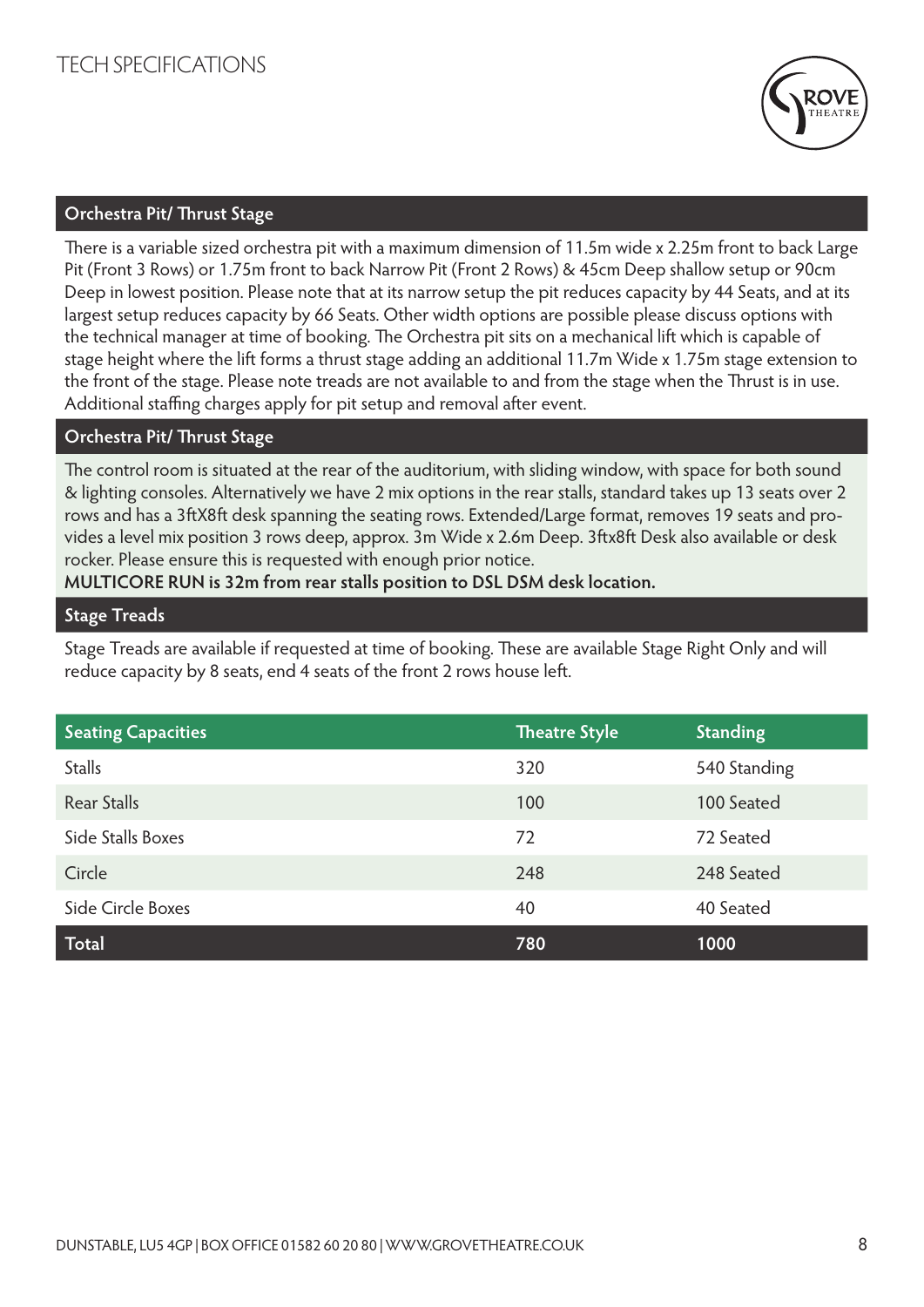

| <b>Backstage Facilities</b> |                                                |                                                                           |  |  |  |
|-----------------------------|------------------------------------------------|---------------------------------------------------------------------------|--|--|--|
| Location                    | Capacity                                       | <b>Details</b>                                                            |  |  |  |
| Dressing Room 1             | 12 Persons                                     | SR Stage Level, Sink, Accessible WC<br>Adjacent                           |  |  |  |
| Dressing Room 2             | 12 Persons                                     | SR Stage Level, Sink, Shower WC<br>Adjacent                               |  |  |  |
| Dressing Room 3             | 12 Persons                                     | SR Stage Level, Full en-suite with WC,<br>Sink, Shower                    |  |  |  |
| Dressing Room 4             | 12 Persons                                     | SR Stage Level, Full en-suite with WC,<br>Sink, Shower                    |  |  |  |
| Dressing Room 5             | 22 Persons                                     | SR 1st Level, Sink, WC's & 1 shower<br>available on this level            |  |  |  |
| Dressing Room 6             | 22 Persons                                     | SR 1st Level, Sink, WC's & 1 shower<br>available on this level            |  |  |  |
| Wardrobe                    | 4 Persons                                      | SR 1st Level, 2 Washing Machines, 2<br>Tumble Dryer, Iron, Double Sink    |  |  |  |
| Green Room                  | 40 Persons                                     | SR 2nd Level BOH, Small Kitchenette,<br>Microwave, Sink, Kettle, Toaster. |  |  |  |
| <b>Function Room</b>        | 100 Persons Max<br>Dependant on room<br>setup. | FOH 2nd Floor, Dance Studio style<br>Space, Lockable Doors                |  |  |  |

Please ensure you discuss your capacity arrangements at time of booking and ensure rooms required are booked for the event.

| <b>Equipment Hire/ Recharges</b> |  |          |                                                              |  |  |
|----------------------------------|--|----------|--------------------------------------------------------------|--|--|
| Equipment                        |  | Day Rate | <b>Week Rate</b>                                             |  |  |
| <b>Grand Piano</b>               |  | £70.00   | N/A                                                          |  |  |
| Grand Piano With Tuning          |  | £120.00  | N/A                                                          |  |  |
| 4K Cinema Projector              |  | £100.00  | £400.00                                                      |  |  |
| Haze Machine                     |  | £20.00   | £60.00 lnc 1 bottle<br>fluid, additional fluid<br>recharged. |  |  |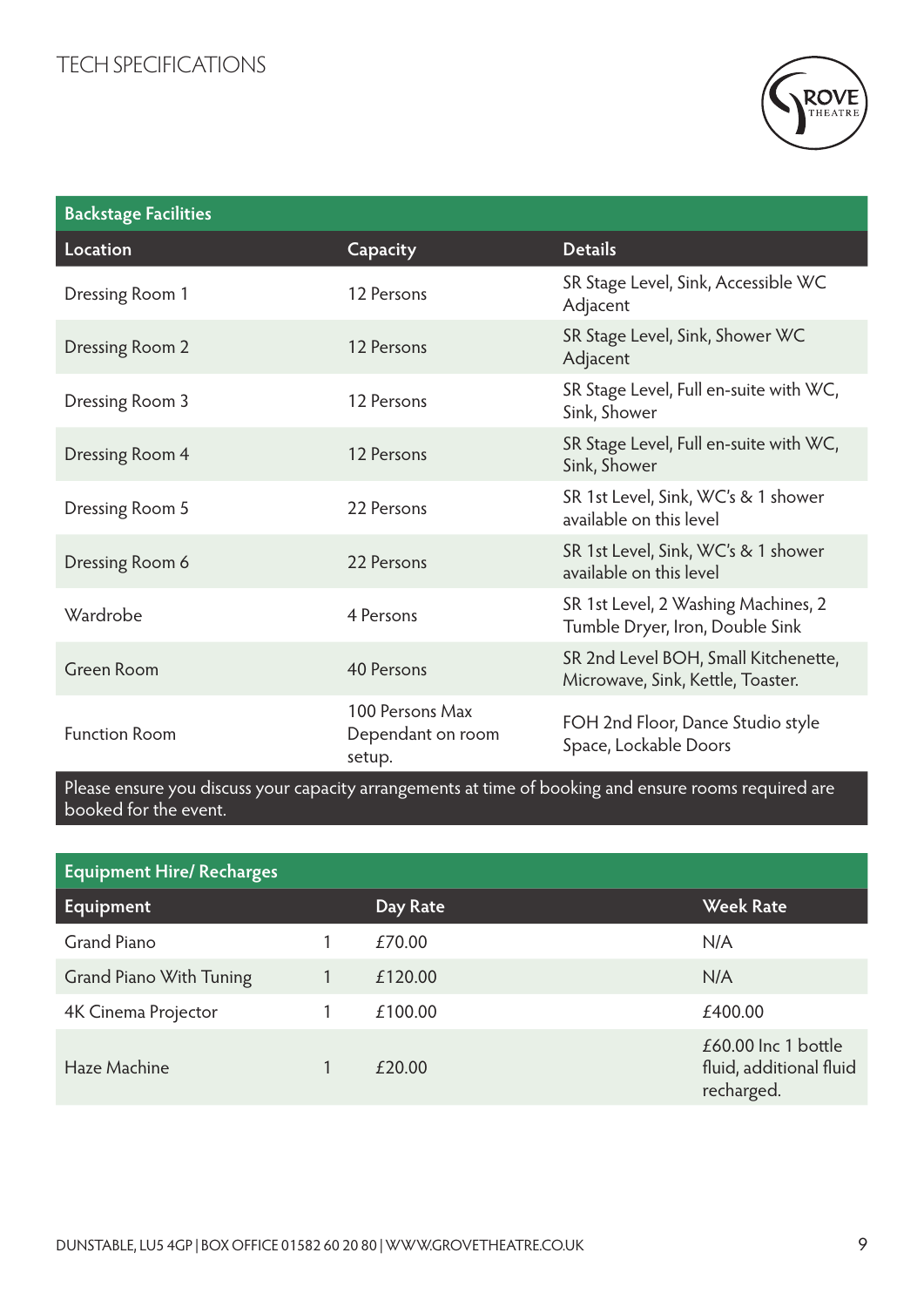

| Mini Mist smoke Machine                          |                | £20.00            | £60.00 Inc 1 bottle<br>fluid, additional fluid<br>recharged. |
|--------------------------------------------------|----------------|-------------------|--------------------------------------------------------------|
| Hanging Microphones set of 4<br>Pre Wires on Bar | 4PK            | £20.00            | £40.00                                                       |
| Wireless Microphones 2 FOC                       | $\overline{4}$ | £10.00            | £40.00                                                       |
| Package of 7 LED CYC Lights                      | 7PK            | £50.00            | £100.00                                                      |
| Chauvet Force 1 Moving Head<br>Spot              | 12             | $£50.00$ per unit | $£120.00$ per unit                                           |
| Chauvet Force 2 Moving Head<br>Profile           | 4              | £50.00 per unit   | $£120.00$ per unit                                           |

**PLEASE NOTE ALL CONSUMABLES WILL BE DIRECTLY RECHARGED, ALL PRICES SHOWN ARE SUBJECT TO VAT**